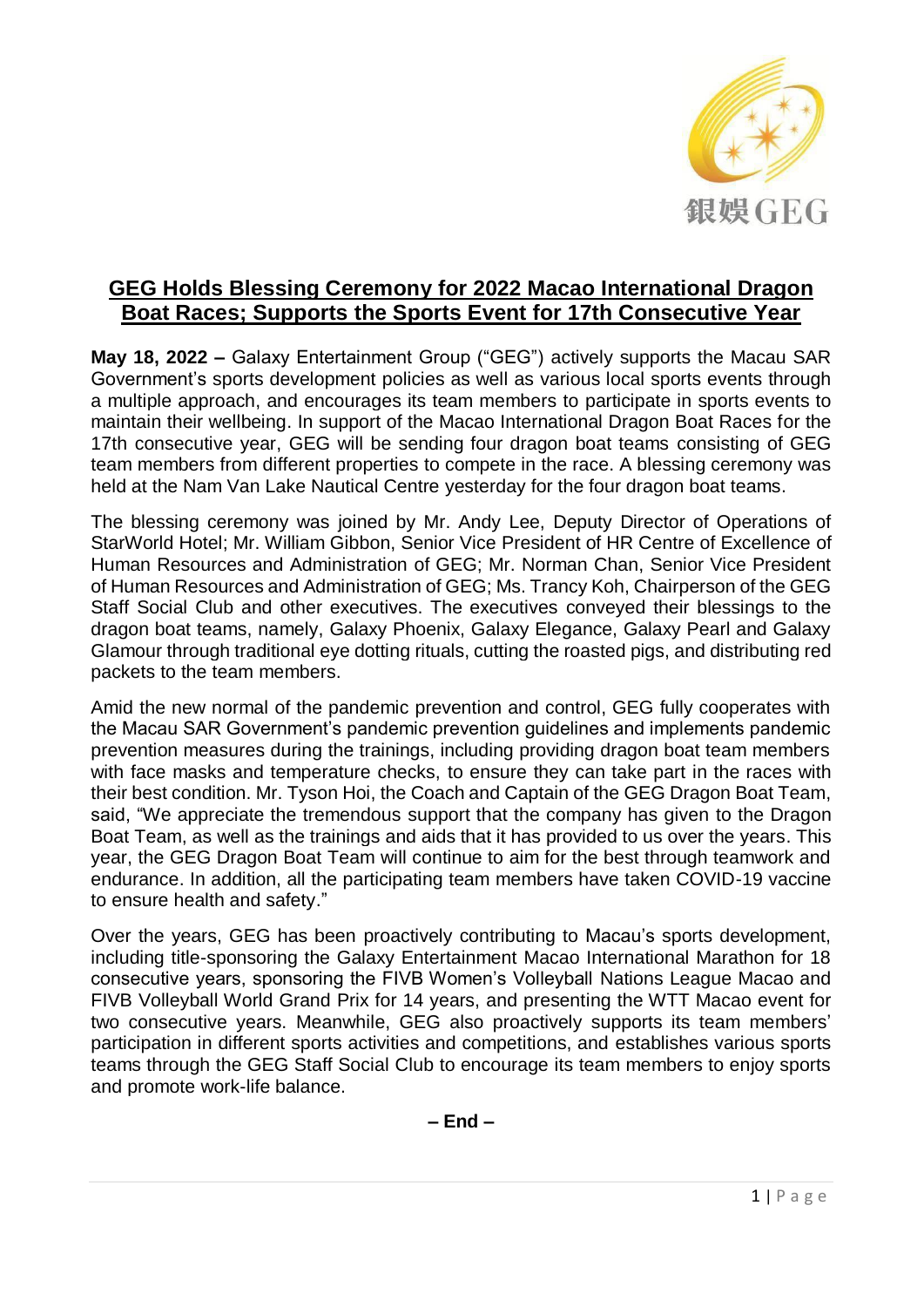

## **Photo Captions**



P001: GEG executives and members of the GEG Dragon Boat Team joined the Blessing Ceremony for the 2022 Macao International Dragon Boat Races.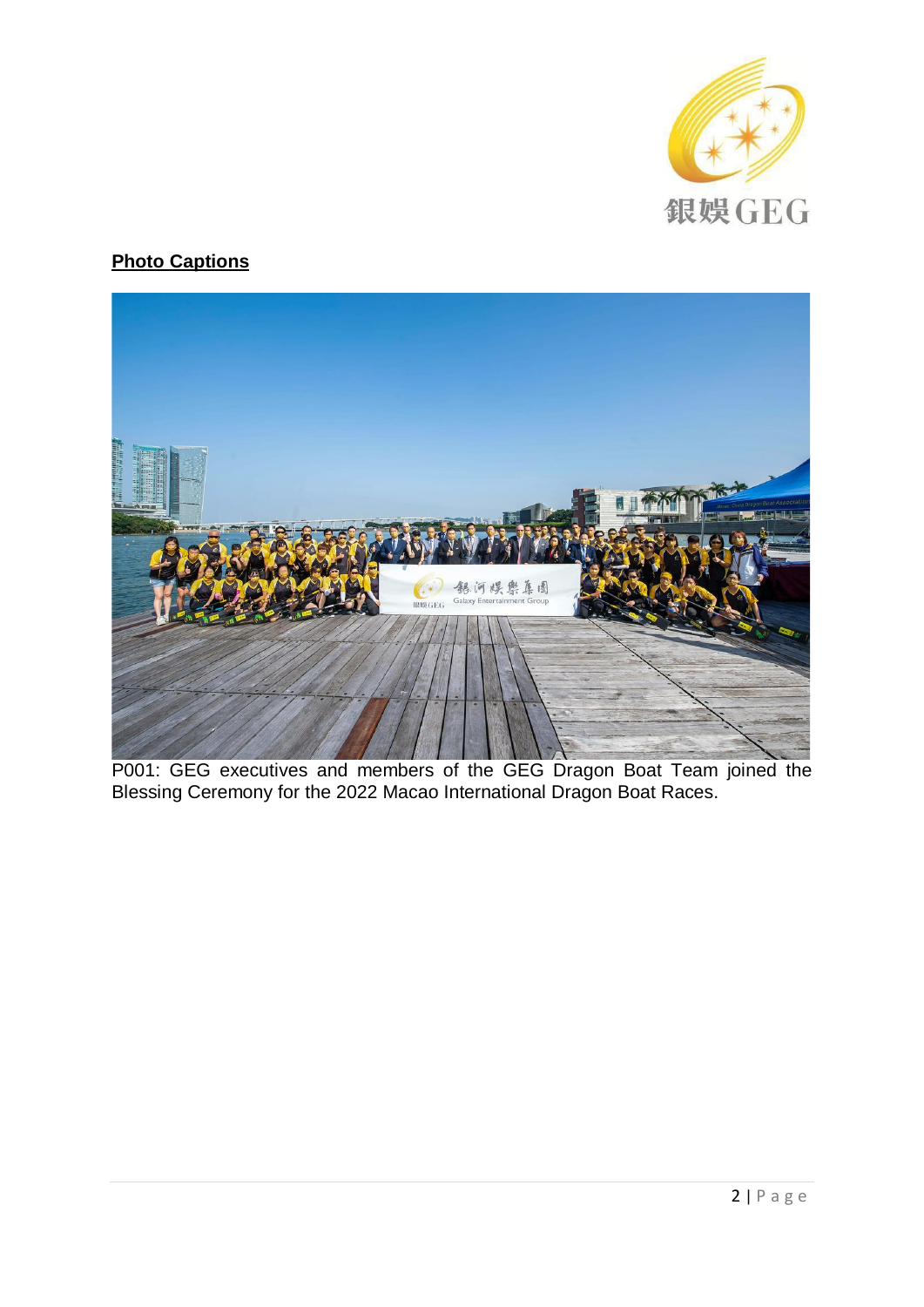



P002: Mr. Andy Lee, Deputy Director of Operations of StarWorld Hotel, conveyed blessings to the GEG dragon boat teams through traditional eye dotting rituals.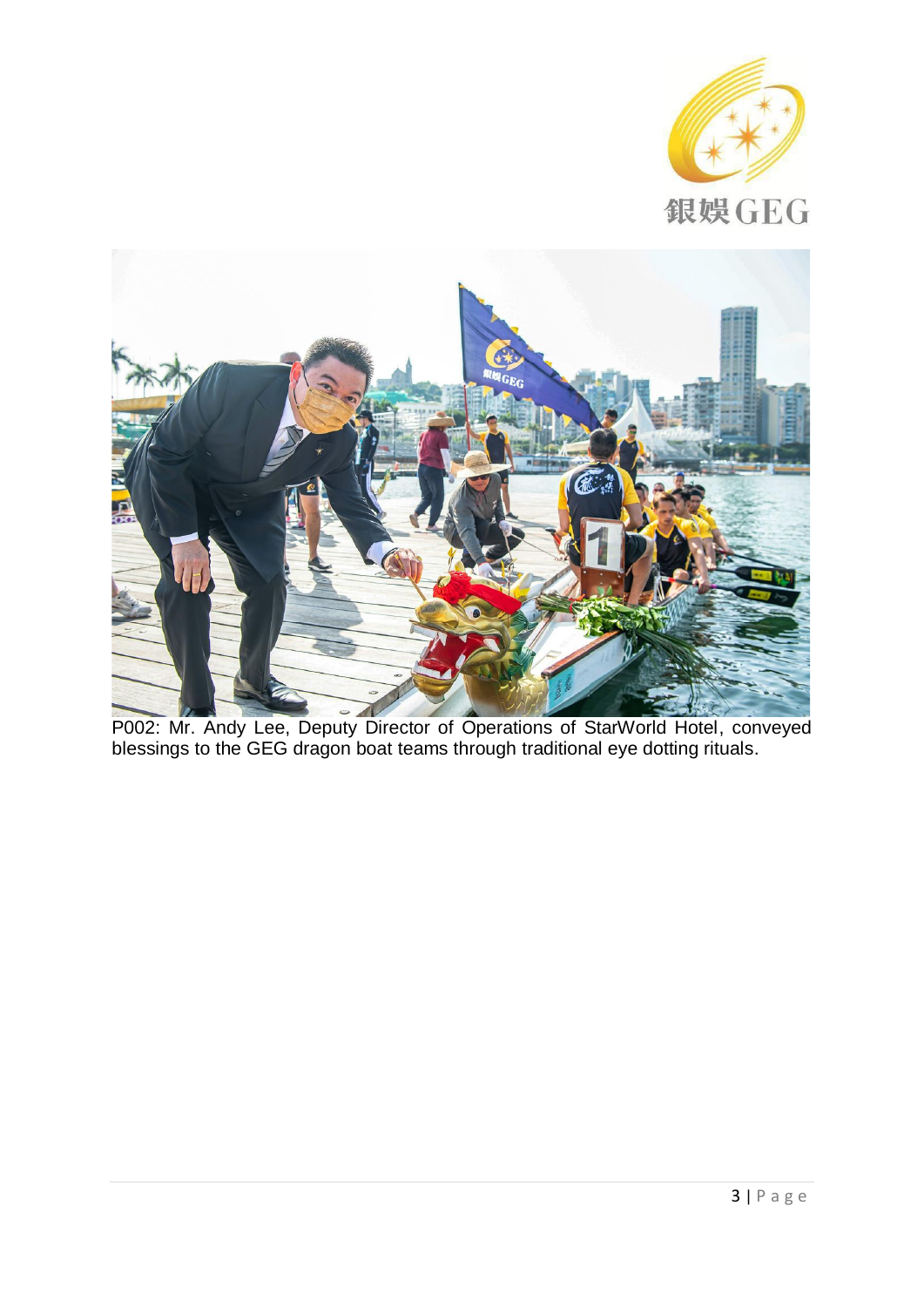



P003: GEG executives cut the roasted pigs during the Blessing Ceremony.